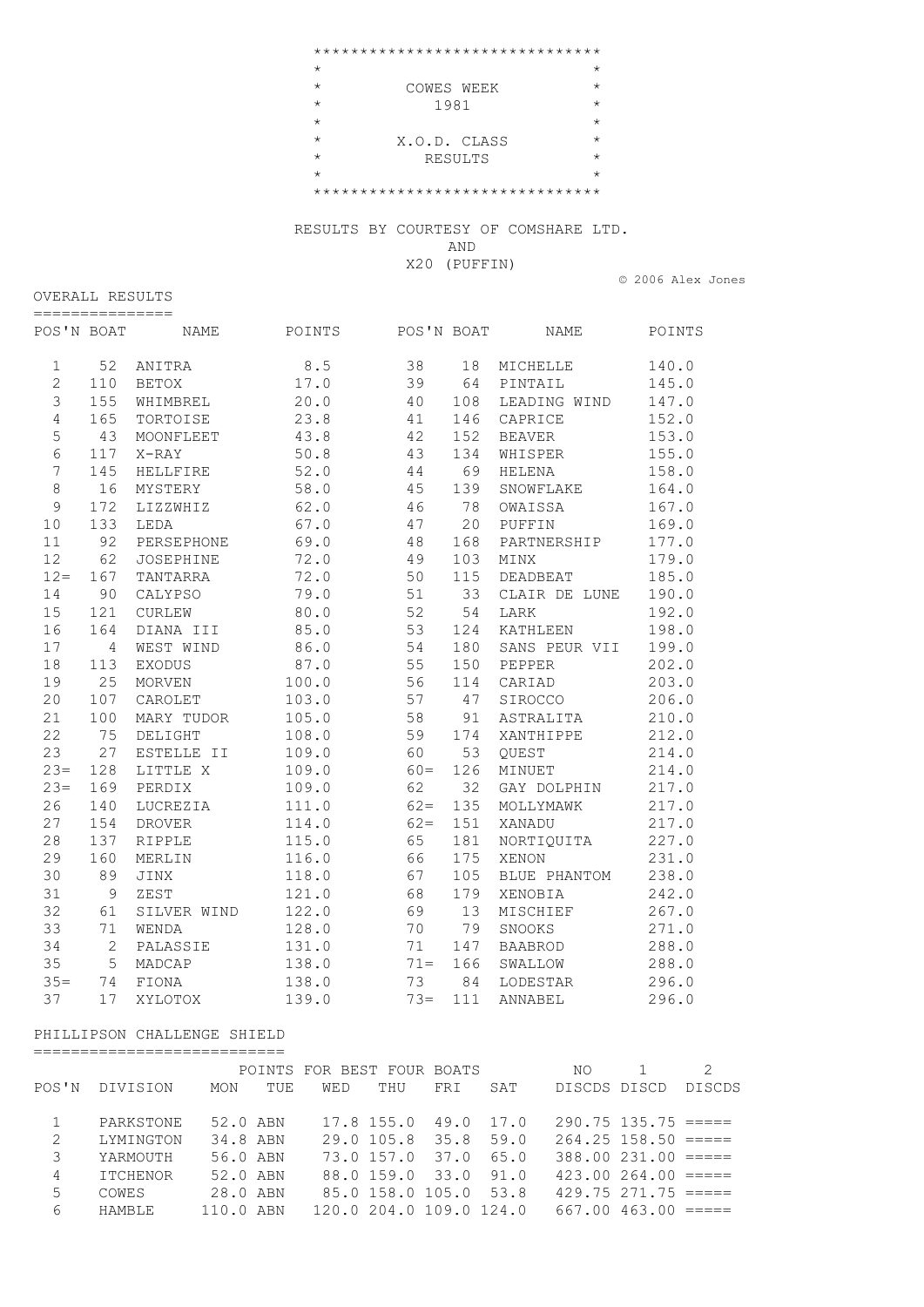COWES

| $=$ $=$ $=$ $=$ $=$                 |                            | *********************                                                                                  |                                                  |                                                             |
|-------------------------------------|----------------------------|--------------------------------------------------------------------------------------------------------|--------------------------------------------------|-------------------------------------------------------------|
|                                     |                            | $\star$<br>POINTS RACES<br>$\star$                                                                     | POINTS TOTALS                                    |                                                             |
| PROVISIONAL OR FINAL F F * F F F    |                            | $F$ $F$ $F$ $*$                                                                                        | F NO<br>$\mathbf{1}$<br>2                        | POSITION                                                    |
|                                     |                            | SA SU * MO TU WE TH FR SA * SU                                                                         | DIS- DIS-<br>DIS-                                | LIST                                                        |
|                                     | $2 *$<br>$\mathbf{1}$      | $8 *$<br>3<br>$\overline{4}$<br>.5<br>6<br>7<br>9                                                      | CARDS CARD<br>CARDS                              |                                                             |
| BOAT<br>NAME                        |                            | $\star$<br>$\star$                                                                                     |                                                  | POS'N BOAT<br>NAME<br>POINTS                                |
| 2 PALASSIE                          | 29 RE *                    | 8 AB 55 RE 32 40 * 12<br>13 RE * 22 AB 39 RE 30 48 * 8                                                 | $186.0$ $131.0$ $==$ $==$<br>$190.0$ 139.0 ===== | 50.8<br>$\mathbf{1}$<br>117 X-RAY<br>2<br>90<br>79.0        |
| 17 XYLOTOX<br>20 PUFFIN             |                            | 34 RE * 28 AB 49 RE 49 43 * 13                                                                         | $220.0$ 169.0 $====$                             | CALYPSO<br>3<br>85.0                                        |
| 32 GAY DOLPHIN                      |                            | 52 RE * 44 AB 59 RE 63 NF * == 283.0 217.0 =====                                                       |                                                  | 164 DIANA III<br>2 PALASSIE<br>131.0<br>4                   |
| 79 SNOOKS                           |                            | 42 == * RE AB == == == $58$ * ND 345.0 271.0 =====                                                     |                                                  | 5<br>139.0<br>17<br>XYLOTOX                                 |
| 90 CALYPSO                          |                            | $25 == * 3$ AB 8 RE 39 29 * == 130.0                                                                   | $79.0$ =====                                     | 6<br>146 CAPRICE<br>152.0                                   |
| 117 X-RAY                           |                            | $8 == * 2$ AB 34 RE 14 1 * 1 101.8                                                                     | $50.8$ =====                                     | 7<br>20 PUFFIN<br>169.0                                     |
| 146 CAPRICE                         |                            | 49 == * RE AB 26 RE 42 33 * 16                                                                         | $217.0$ 152.0 =====                              | 8<br>168 PARTNERSHIP<br>177.0                               |
| 147 BAABROD                         |                            | $== == * == AB == == == ND * ==$                                                                       | $362.0288.0 == ==$                               | 9<br>180<br>199.0<br>SANS PEUR VII                          |
| 150 PEPPER                          |                            | 50 RE * RE AB 51 RE 48 52 * DO                                                                         | $267.0202.0 == ==$                               | 202.0<br>10<br>150 PEPPER                                   |
| 164 DIANA III                       |                            | $17 == * 15$ AB 31 == 29 10 * 3 159.0 85.0 =====                                                       |                                                  | 212.0<br>11<br>174<br>XANTHIPPE                             |
| 168 PARTNERSHIP                     |                            | RE == $*$ 38 AB == RE 54 34 $*$ == 251.0 177.0 =====                                                   |                                                  | 32 GAY DOLPHIN<br>217.0<br>12                               |
| 174 XANTHIPPE                       |                            | 40 == * RE AB == == 59 14 * == 286.0 212.0 =====                                                       |                                                  | 227.0<br>13<br>181<br>NORTIOUITA                            |
| 175 XENON                           |                            | $==$ $==$ * 46 AB == RE 60 == * 9 305.0 231.0 =====                                                    |                                                  | 175 XENON<br>231.0<br>14                                    |
| 179 XENOBIA                         |                            | RE == $\star$ == AB 20 == == == $\star$ 2 316.0 242.0 =====                                            |                                                  | 15<br>179<br>XENOBIA<br>242.0                               |
| 180 SANS PEUR VII<br>181 NORTIOUITA |                            | == RE * RE AB 41 RE 62 45 * 17 264.0 199.0 =====<br>$== == * == AB == 5 == = * == 301.0227.0 == ==$    |                                                  | 79 SNOOKS<br>271.0<br>16<br>17<br>147<br>288.0              |
|                                     |                            | *********************                                                                                  |                                                  | BAABROD                                                     |
| HAMBLE                              |                            |                                                                                                        |                                                  |                                                             |
| $=$ $=$ $=$ $=$ $=$                 |                            | *********************                                                                                  |                                                  |                                                             |
|                                     |                            | POINTS RACES<br>$\star$<br>$\star$                                                                     | POINTS TOTALS                                    |                                                             |
| PROVISIONAL OR FINAL F F * F F F    |                            | FFF*<br>F                                                                                              | $\mathbf{1}$<br>2<br>NO.                         | POSITION                                                    |
|                                     |                            | SA SU * MO TU WE TH FR SA * SU                                                                         | DIS- DIS-<br>DIS-                                | LIST                                                        |
|                                     | $\mathbf{1}$<br>2 *        | 3<br>-5<br>6<br>7 8 *<br>$\overline{4}$<br>9                                                           | CARDS CARD<br>CARDS                              |                                                             |
| BOAT<br>NAME                        |                            | $\star$<br>$\star$                                                                                     |                                                  | POS'N BOAT<br>POINTS<br>NAME                                |
| 13 MISCHIEF                         |                            | $== == * == AB == == 64 55 * 20$                                                                       | $341.0267.0 == ==$                               | 62.0<br>$\mathbf{1}$<br>172 LIZZWHIZ                        |
| 33 CLAIR DE LUNE                    |                            | $46 == * 18$ AB == RE 65 56 * == 264.0 190.0 =====                                                     |                                                  | 2<br>128.0<br>71 WENDA                                      |
| 53 OUEST                            |                            | 51 RE * RE AB 58 RE 52 53 * == 279.0 214.0 =====                                                       |                                                  | 153.0<br>3<br>152 BEAVER                                    |
| 54 LARK                             |                            | 18 RE * 39 AB == RE 36 RE * == 266.0 192.0 =====                                                       |                                                  | 33 CLAIR DE LUNE<br>190.0<br>4                              |
| 71 WENDA                            |                            | 41 RE * 27 AB 9 == 41 51 * 7 202.0 128.0 =====                                                         |                                                  | 5<br>54 LARK<br>192.0                                       |
| 91 ASTRALITA                        |                            | 30 RE * RE AB 38 == 50 57 * 6 284.0 210.0 =====                                                        |                                                  | 124 KATHLEEN<br>198.0<br>6                                  |
| 111 ANNABEL                         |                            | 44 RE $\star$ == AB == == == == $\star$ == 370.0 296.0 =====                                           |                                                  | 7<br>91<br>210.0<br>ASTRALITA                               |
| 124 KATHLEEN<br>152 BEAVER          |                            | $48 == * 45$ AB 56 RE 56 46 * 18 254.0 198.0 =====<br>RE RE * 30 AB == == 25 24 * == 227.0 153.0 ===== |                                                  | 53 OUEST<br>214.0<br>8<br>13 MISCHIEF<br>267.0<br>9         |
| 166 SWALLOW                         |                            | 26 RE * == AB == == == NF * 10 362.0 288.0 =====                                                       |                                                  | 166 SWALLOW<br>288.0<br>10                                  |
| 172 LIZZWHIZ                        |                            | 28 RE * 35 AB 17 RE 7 3 * 11 113.0 62.0 =====                                                          |                                                  | 296.0<br>11<br>111 ANNABEL                                  |
|                                     |                            |                                                                                                        |                                                  |                                                             |
|                                     |                            | *********************                                                                                  |                                                  |                                                             |
| <b>ITCHENOR</b>                     |                            |                                                                                                        |                                                  |                                                             |
| ========                            |                            | *********************                                                                                  |                                                  |                                                             |
|                                     |                            | $\star$<br>POINTS RACES<br>$\star$                                                                     | POINTS TOTALS                                    |                                                             |
|                                     |                            | PROVISIONAL OR FINAL F F * F F F F F F * *<br>F                                                        | $\mathbf{1}$<br>2<br>NO.                         | POSITION                                                    |
|                                     |                            | SA SU * MO TU WE TH FR SA * SU                                                                         | DIS- DIS-<br>DIS-                                | LIST                                                        |
|                                     | $1 \quad 2 \quad ^{\star}$ | 5<br>3<br>4<br>6<br>7<br>$8 *$<br>9                                                                    | CARDS CARD<br>CARDS                              |                                                             |
| BOAT<br>NAME                        |                            |                                                                                                        |                                                  | POS'N BOAT<br>NAME<br>POINTS                                |
| 16 MYSTERY                          |                            | 6 RE * 11 AB 23 RE 2 22 * == 109.0 58.0 =====                                                          |                                                  | 52.0<br>$\mathbf{1}$<br>145 HELLFIRE                        |
| 47 SIROCCO                          |                            | $43 == * 41$ AB $48 == 51$ NF $* == 280.0$ 206.0 =====                                                 |                                                  | 58.0<br>$\overline{2}$<br>16 MYSTERY                        |
| 78 OWAISSA                          |                            | 27 RE * 24 AB 29 == 55 59 * == 241.0 167.0 =====                                                       |                                                  | 3<br>121 CURLEW<br>80.0                                     |
| 84 LODESTAR                         |                            | $== == * == AB == == == == * == 370.0296.0 == ==$                                                      |                                                  | 87.0<br>4<br>113 EXODUS                                     |
| 103 MINX                            |                            | 33 RE * 9 AB 53 RE NF RE * == 245.0 179.0 =====                                                        |                                                  | 5<br>154 DROVER<br>114.0                                    |
| 105 BLUE PHANTOM                    |                            | $12 == * 47$ AB $43 == == * == * == 312.0$ 238.0 =====                                                 |                                                  | 155.0<br>6<br>134<br>WHISPER                                |
| 113 EXODUS                          |                            | 16 RE * 25 AB 24 RE 8 30 * == 138.0 87.0 =====                                                         |                                                  | 7<br>167.0<br>78 OWAISSA                                    |
| 121 CURLEW<br>134 WHISPER           |                            | $37 == * 29$ AB 28 6 20 26 * == 109.0 80.0 =====<br>$23 == * DO AB 46 RE 11 47 * == 227.0 155.0 == ==$ |                                                  | 8<br>103<br>179.0<br>MINX<br>9<br>206.0<br>47 SIROCCO       |
| 145 HELLFIRE                        |                            | 38 RE * 12 AB 13 RE 12 15 * == 103.0 52.0 =====                                                        |                                                  | 151 XANADU<br>217.0<br>10                                   |
| 151 XANADU                          |                            | $== == * NF AB 50 == 58 44 * == 291.0 217.0 == ==$                                                     |                                                  | 11<br>105 BLUE PHANTOM<br>238.0                             |
| 154 DROVER                          |                            | 22 RE * 20 AB 35 RE 31 28 * == 165.0 114.0 =====                                                       |                                                  | 12<br>84 LODESTAR<br>296.0                                  |
|                                     |                            | *********************                                                                                  |                                                  |                                                             |
| LYMINGTON                           |                            |                                                                                                        |                                                  |                                                             |
|                                     |                            | *********************                                                                                  |                                                  |                                                             |
|                                     |                            | * POINTS RACES * POINTS TOTALS                                                                         |                                                  |                                                             |
|                                     |                            | PROVISIONAL OR FINAL F F * F F F F F F F * F NO                                                        | $1 \t 2$                                         | POSITION                                                    |
|                                     |                            | SA SU * MO TU WE TH FR SA * SU                                                                         | DIS- DIS- DIS-                                   | LIST                                                        |
|                                     | $1 \t2 \t*$                | 3 4 5 6<br>7 8 * 9                                                                                     | CARDS CARD CARDS                                 |                                                             |
| BOAT<br>NAME                        |                            | $\star$<br>$^{\star}$                                                                                  |                                                  | POS'N BOAT NAME<br>POINTS                                   |
| 5 MADCAP                            |                            | $2 == * DQ$ AB 18 RE 38 31 * == 210.0 138.0 =====                                                      |                                                  | 8.5<br>$\mathbf{1}$<br>52 ANITRA                            |
| 9 ZEST                              |                            | 7 1 * DQ AB 21 == 16 12 * == 195.0 121.0 =====                                                         |                                                  | $\overline{c}$<br>23.8<br>165 TORTOISE                      |
| 18 MICHELLE                         |                            | 47 == * 36 AB 52 RE 34 19 * == 192.0 140.0 =====                                                       |                                                  | 69.0<br>$\mathbf{3}$<br>92 PERSEPHONE<br>4                  |
| 27 ESTELLE II<br>52 ANITRA          |                            | ND RE * 33 AB 40 == 13 23 * == 183.0 109.0 =====<br>$11 == * 4$ AB 3 1 1 13 * == 21.5                  | $8.5$ =====                                      | 72.0<br>62 JOSEPHINE<br>5<br>27 ESTELLE II<br>109.0         |
| 62 JOSEPHINE                        |                            | $1 == * 13$ AB $14 == 6$ 39 * ND $146.0$ 72.0 =====                                                    |                                                  | 128 LITTLE X<br>109.0<br>$5 =$                              |
| 92 PERSEPHONE                       |                            | 10 RE * 17 AB 10 RE 26 16 * ND 120.0 69.0 =====                                                        |                                                  | 7<br>160<br>MERLIN<br>116.0                                 |
| 115 DEADBEAT                        |                            | $== == * == AB == RE 40 20 * == 259.0 185.0 == ==$                                                     |                                                  | 8<br>ZEST<br>121.0<br>9                                     |
| 128 LITTLE X                        |                            | $==$ $==$ * 32 AB 32 RE 24 21 * == 160.0 109.0 =====                                                   |                                                  | 9<br>138.0<br>5 MADCAP                                      |
| 135 MOLLYMAWK                       |                            | $==$ RE * NF AB 44 RE 57 == * ND 291.0 217.0 =====                                                     |                                                  | 10<br>18 MICHELLE<br>140.0                                  |
| 139 SNOWFLAKE<br>160 MERLIN         |                            | RE RE * 42 AB 57 RE 33 38 * == 221.0 164.0 =====<br>3 RE * 21 AB 42 RE 18 35 * == 167.0 116.0 =====    |                                                  | 11<br>139 SNOWFLAKE<br>164.0<br>12<br>115 DEADBEAT<br>185.0 |

165 TORTOISE RE == \* 1 AB 2 3 27 18 \* == 50.8 23.8 ===== 13 135 MOLLYMAWK 217.0

\*\*\*\*\*\*\*\*\*\*\*\*\*\*\*\*\*\*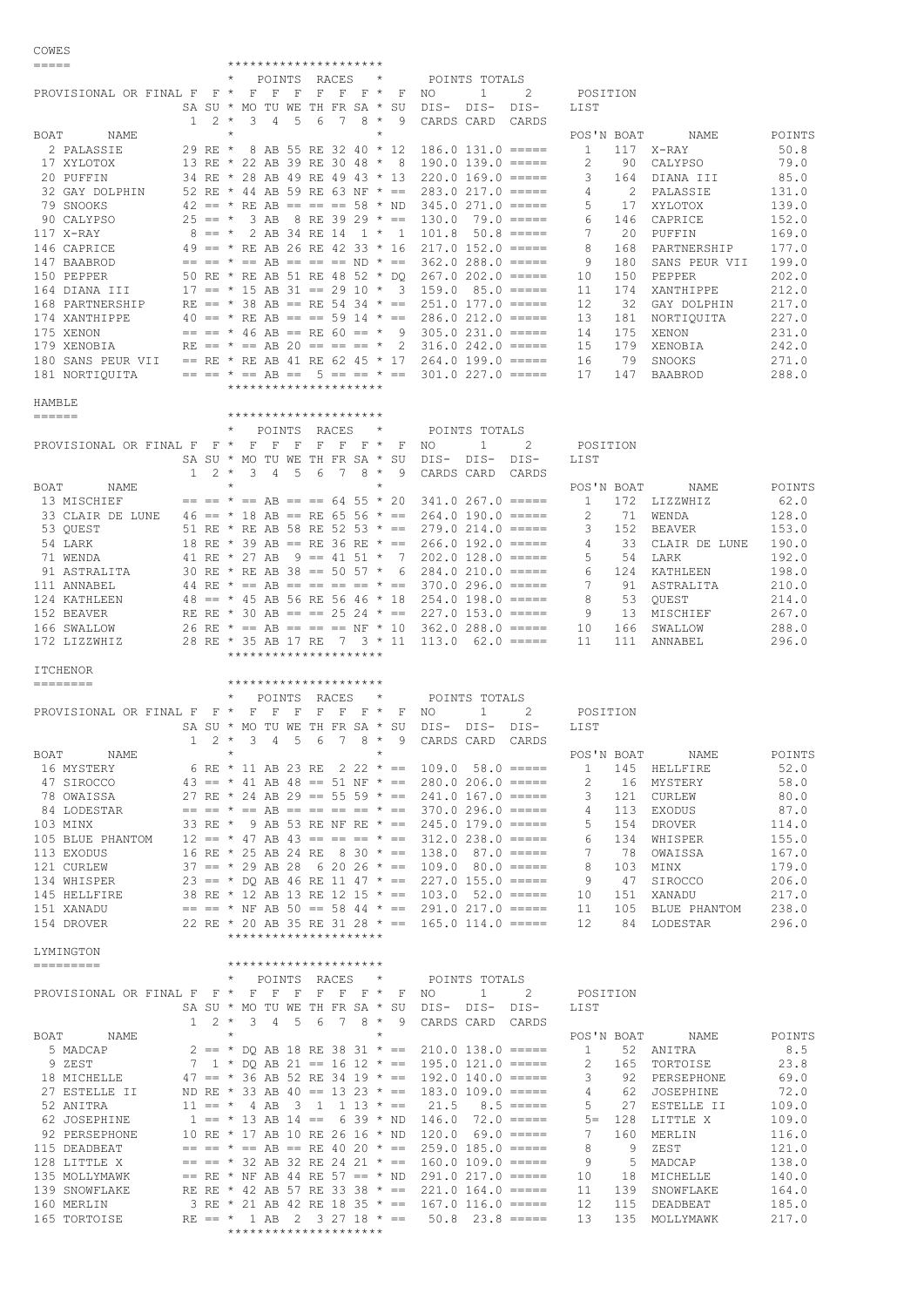## PARKSTONE

| =========                  | *********************              |                                |                           |                     |               |        |  |  |  |  |  |  |  |  |
|----------------------------|------------------------------------|--------------------------------|---------------------------|---------------------|---------------|--------|--|--|--|--|--|--|--|--|
|                            | POINTS                             | <b>RACES</b><br>$\star$        | POINTS TOTALS             |                     |               |        |  |  |  |  |  |  |  |  |
| PROVISIONAL OR FINAL F     | - F<br>F<br>F<br>$\mathbf{F}$ *    | F<br>F<br>$F \star$<br>F       | -2<br>NO.<br>1.           | POSITION            |               |        |  |  |  |  |  |  |  |  |
|                            | SA SU $*$ MO TU WE                 | TH FR SA * SU                  | $DTS-$<br>DIS-<br>DTS-    | <b>LIST</b>         |               |        |  |  |  |  |  |  |  |  |
| $\mathbf{1}$               | $\mathcal{F}$<br>$2 *$<br>4<br>.5  | $8 *$<br>$6\overline{6}$<br>-9 | CARDS CARD<br>CARDS       |                     |               |        |  |  |  |  |  |  |  |  |
| <b>BOAT</b><br>NAME.       | $\star$                            | $\star$                        |                           | POS'N BOAT          | NAME.         | POINTS |  |  |  |  |  |  |  |  |
| 4 WEST WIND                | 31 RE $*$ 10 AB                    | 4 RE 47 25 * 4                 | $137.0$ 86.0 $====$       | 155<br>$\mathbf{1}$ | WHIMBREL      | 20.0   |  |  |  |  |  |  |  |  |
| 25 MORVEN                  | $== == * RR AR 12 RR 35$           | $2 * ==$                       | $165.0100.0 == ==$        | 43                  | MOONFLEET     | 43.8   |  |  |  |  |  |  |  |  |
| 43 MOONFLEET               | $9 == * 19$ AB<br>1 RE 19          | $5 * =$                        | 94.8<br>$43.8$ =====      | 3<br>167            | TANTARRA      | 72.0   |  |  |  |  |  |  |  |  |
| 61 STLVER WIND             | 14 RE * 7 AB 22 == 61 32 * ==      |                                | $196.0 122.0 == ==$       | 4<br>-4             | WEST WIND     | 86.0   |  |  |  |  |  |  |  |  |
| 64 PINTAIL                 | $== == * 43$ AB 30 RE 45 27 $* ==$ |                                | $196.0$ $145.0$ $====$    | 5.<br>2.5           | <b>MORVEN</b> | 100.0  |  |  |  |  |  |  |  |  |
| 74 FIONA                   | 32 RE * 23 AB 36 RE 43 36 * ==     |                                | $189.0$ $138.0$ $====$    | 107<br>6            | CAROLET       | 103.0  |  |  |  |  |  |  |  |  |
| 89 JINX                    | $15 == * 40$ AB 33 RE              | 4 4 1 $\star$ ==               | $169.0$ $118.0$ $==$      | 100<br>7            | MARY TUDOR    | 105.0  |  |  |  |  |  |  |  |  |
| 100 MARY TUDOR             | $19 == * 16$ AB 26 == 21 42 $*$ 5  |                                | $179.0 105.0 == ==$       | 8<br>137            | RTPPLE        | 115.0  |  |  |  |  |  |  |  |  |
| 107 CAROLET                | RE RE * ND AB 11 RE 37             | $4 * =$                        | $168.0$ 103.0 $====$      | 9<br>89             | JINX          | 118.0  |  |  |  |  |  |  |  |  |
| 108 LEADING WIND           | 24 RE * 26 AB 25 RE 46 50 * ==     |                                | $198.0$ 147.0 $====$      | 10<br>61            | SILVER WIND   | 122.0  |  |  |  |  |  |  |  |  |
| 126 MINUET                 | $35 == * RE AB 54 RE 44 RE * 19$   |                                | $280.0214.0 == ==$        | 74<br>11            | FIONA         | 138.0  |  |  |  |  |  |  |  |  |
| 137 RIPPLE                 | 21 RE * DO AB 19 RE 28             | $17 * =$                       | $187.0$ $115.0$ $==$ $==$ | 12<br>64            | PINTAIL       | 145.0  |  |  |  |  |  |  |  |  |
| 155 WHIMBREL               | 20 RE $*$ 34 AB<br>6               | 2<br>.5<br>$7 * =$             | 54.0<br>$20.0 == ==$      | 108<br>13           | LEADING WIND  | 147.0  |  |  |  |  |  |  |  |  |
| 167 TANTARRA               | $4 == * 37 AR$<br>7 RE 22          | 6 * ==                         | 123.0<br>$72.0 == ==$     | 14<br>126           | <b>MTNUET</b> | 214.0  |  |  |  |  |  |  |  |  |
|                            | *********************              |                                |                           |                     |               |        |  |  |  |  |  |  |  |  |
| YARMOUTH                   |                                    |                                |                           |                     |               |        |  |  |  |  |  |  |  |  |
| $=$ = = = = = = =          | *********************              |                                |                           |                     |               |        |  |  |  |  |  |  |  |  |
|                            | POINTS                             | RACES                          | POINTS TOTALS             |                     |               |        |  |  |  |  |  |  |  |  |
| PROVISIONAL OR FINAL F     | $F \star$<br>F<br>F<br>F           | F<br>F<br>$\star$<br>F<br>F    | 2<br>NO.<br>1             | POSITION            |               |        |  |  |  |  |  |  |  |  |
|                            | SA SU * MO TU WE<br>TH.            | FR<br>$SA *$<br>SU             | DIS-<br>$DIS-$<br>DTS-    | LIST                |               |        |  |  |  |  |  |  |  |  |
| $\mathbf{1}$               | $2 *$<br>$\mathcal{E}$<br>4<br>5.  | $8 * 9$<br>6                   | CARDS CARD<br>CARDS       |                     |               |        |  |  |  |  |  |  |  |  |
| <b>BOAT</b><br>NAME.       | $\star$                            | $\star$                        |                           | POS'N BOAT          | <b>NAME</b>   | POINTS |  |  |  |  |  |  |  |  |
| 69 HELENA<br>$==$ $==$ $*$ |                                    | RE AB 47 RE 23 37 $* ==$       | $223.0$ 158.0 =====       | 110<br>$\mathbf{1}$ | BETOX         | 17.0   |  |  |  |  |  |  |  |  |
| 75 DELIGHT<br>$39 ==$      | $* == AB 16 ==$                    | 9<br>9<br>$\star$<br>$=$       | $182.0 108.0 == ==$       | 2<br>133            | LEDA          | 67.0   |  |  |  |  |  |  |  |  |
| 110 BETOX<br>$5 == *$      | 5 AB<br>- 5                        | $3 == * ==$<br>-4              | 91.0<br>$17.0 == ==$      | 3<br>75             | DELTGHT       | 108.0  |  |  |  |  |  |  |  |  |

| IIU DEIUA    |  |  |  |                       |  |  |  |                                                                  |  | . ( AD ) 4 ) -- ^ -- ( الـ ) -- ( ) -- ( ) -- ( ) -- ( ) + ( ) + ( ) + ( ) + ( ) + ( ) + ( ) + ( ) + ( ) + ( ) | TAO . A |
|--------------|--|--|--|-----------------------|--|--|--|------------------------------------------------------------------|--|----------------------------------------------------------------------------------------------------------------|---------|
| 114 CARIAD   |  |  |  |                       |  |  |  | 45 RE * RE AB 45 RE 53 54 * == 268.0 203.0 =====                 |  | 4 169 PERDIX                                                                                                   | 109.0   |
| 133 LEDA     |  |  |  |                       |  |  |  | 36 RE $\star$ 31 AB 15 RE 10 11 $\star$ 14 118.0 67.0 =====      |  | 5 140 LUCREZTA                                                                                                 | 111.0   |
| 140 LUCREZIA |  |  |  |                       |  |  |  | $==$ $=$ $\star$ 14 AB == $==$ 15 8 $\star$ 15 185.0 111.0 ===== |  | 6 69 HELENA                                                                                                    | 158.0   |
| 169 PERDIX   |  |  |  |                       |  |  |  | RE == * 6 AB 37 RE 17 49 * == 160.0 109.0 =====                  |  | 7 114 CARTAD                                                                                                   | 203.0   |
|              |  |  |  | ********************* |  |  |  |                                                                  |  |                                                                                                                |         |
|              |  |  |  |                       |  |  |  |                                                                  |  |                                                                                                                |         |

| LADIES' BOWL           |           |       | *********************                                                        |              |              |       |             |         |              |                                                              |               |       |            |     |               |        |  |
|------------------------|-----------|-------|------------------------------------------------------------------------------|--------------|--------------|-------|-------------|---------|--------------|--------------------------------------------------------------|---------------|-------|------------|-----|---------------|--------|--|
|                        |           |       | POINTS                                                                       |              |              | RACES |             | $\star$ |              |                                                              | POINTS TOTALS |       |            |     |               |        |  |
| PROVISIONAL OR FINAL F | $F \star$ | - F - | - F -                                                                        | $\mathbf{F}$ | $\mathbf{F}$ |       | $F$ $F$ $*$ |         | $\mathsf{P}$ | NO.                                                          |               |       | POSITION   |     |               |        |  |
|                        |           |       | SA SU * MO TU WE TH FR SA * SU                                               |              |              |       |             |         |              | DTS-                                                         | DTS-          | DIS-  | LIST.      |     |               |        |  |
|                        |           |       | $2 \times 3 \times 4 \times 5 \times 6 \times 7 \times 8 \times 9 \times 10$ |              |              |       |             |         |              | CARDS CARD                                                   |               | CARDS |            |     |               |        |  |
| BOAT<br>NAME           |           |       |                                                                              |              |              |       |             | $\star$ |              |                                                              |               |       | POS'N BOAT |     | NAME.         | POINTS |  |
| 146 CAPRICE            |           |       |                                                                              |              |              |       |             |         |              | 49 == * RE AB 26 RE 42 33 * 16 217.0 152.0 =====             |               |       |            | 160 | <b>MERLIN</b> | 116.0  |  |
| 152 BEAVER             |           |       |                                                                              |              |              |       |             |         |              | RE RE $\star$ 30 AB == == 25 24 $\star$ == 227.0 153.0 ===== |               |       |            | 146 | CAPRICE       | 152.0  |  |
| 160 MERLIN             |           |       |                                                                              |              |              |       |             |         |              | 3 RE * 21 AB 42 RE 18 35 * == 167.0 116.0 =====              |               |       | 3.         | 152 | <b>BEAVER</b> | 153.0  |  |
|                        |           |       | *********************                                                        |              |              |       |             |         |              |                                                              |               |       |            |     |               |        |  |